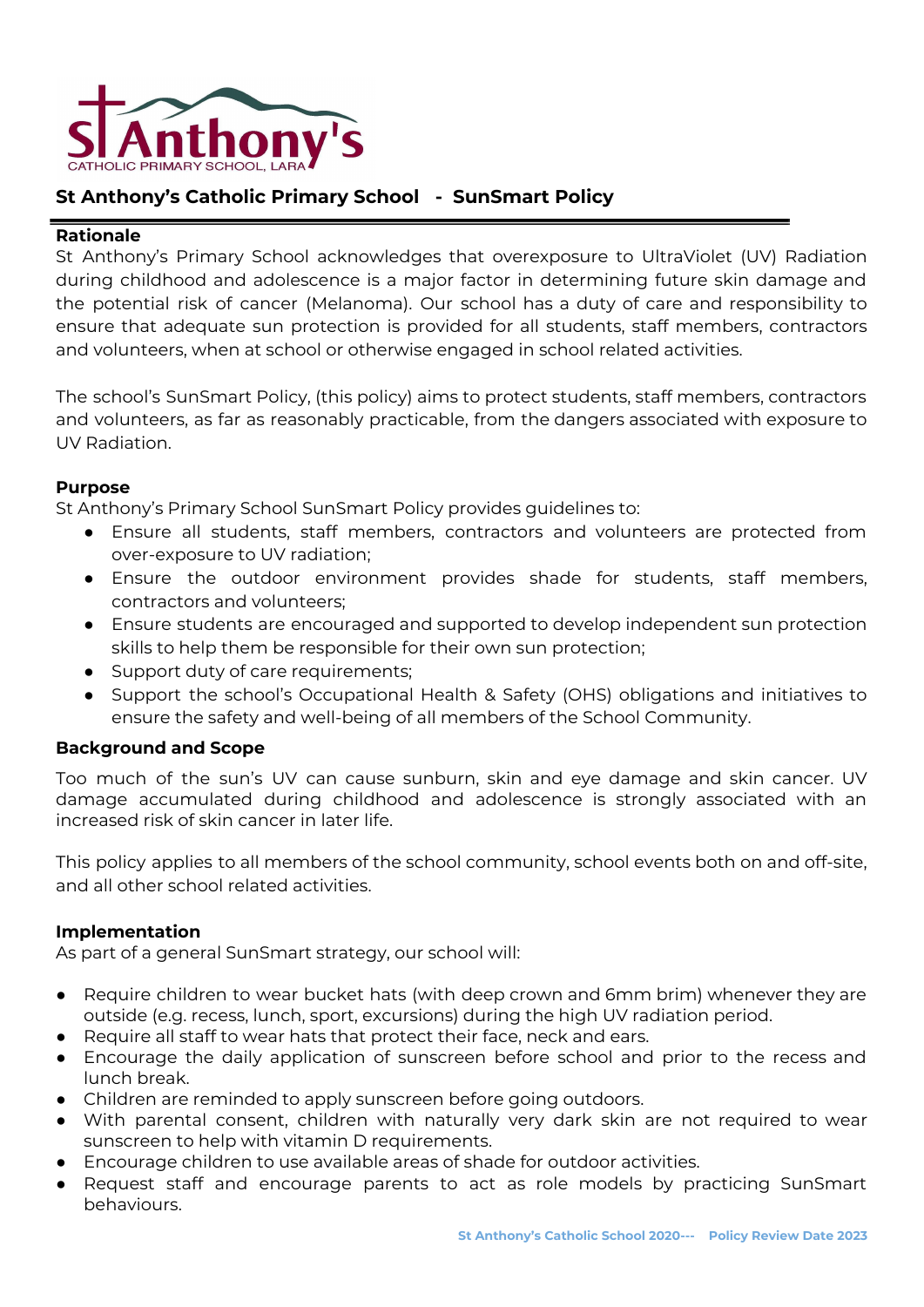- Make arrangements for indoor play during recess, on excessively hot days.
- Ensure students are encouraged and supported to develop independent sun protection skills.
- Encourage staff and students to access the daily local sun protection times at sunsmart.com.au or on the free SunSmart app to assist with the implementation of this policy.
- Where practical students and staff are encouraged to wear close fitting, wrap-around sunglasses that meet Australian Standards.

To assist with the implementation of this policy, staff members, parents and carers are encouraged to access the daily local sun protection times via the [SunSmart](http://www.sunsmart.com.au/uv-sun-protection/uv/uv-widget) Widget located on the school website or via the free [S](http://www.sunsmart.com.au/tools/interactive-tools/free-sunsmart-app)unSmart [Application](http://www.sunsmart.com.au/tools/interactive-tools/free-sunsmart-app) (App).

The sun protection measures listed are used for all outdoor activities during the **daily local sun protection times** (whenever UV levels are 3 or higher), typically from mid-August to the end of April in Victoria.

St Anthony's Primary School encourages students, staff members, contractors and volunteers to protect themselves from UV Radiation in five ways.

# **Procedures**

### **Healthy Physical Environment**

### **1. Seek shade**

- The school council makes sure there are sufficient shelters and trees providing shade in outdoor areas particularly in high-use areas e.g. where students have lunch, canteen, assemblies, sports, outdoor lessons and popular play spaces.
- The availability of shade is considered when planning all other outdoor activities.
- Students are encouraged to use available areas of shade when outside.
- Students who do not have appropriate hats or outdoor clothing are asked to play in the shade or a suitable area protected from the sun.
- In consultation with the school council, shade provision is considered in plans for future buildings and grounds.
- A shade assessment is conducted regularly to determine the current availability and quality of shade.

### **Healthy Social Environment**

### **2. Slip on** *s***un protective clothing**

Cool, loose-fitting, sun protective clothing made of densely woven fabric is included in our school uniform / dress code and sports uniform. It includes shirts with collars and elbow-length sleeves, longer dresses and shorts and rash vests or t-shirts for outdoor swimming**.**

### **3. Slap on a hat**

● All students are required to wear hats that protect their face, neck and ears (legionnaire, broad-brimmed or bucket hat), whenever they are outside. Peak caps and visors are not considered a suitable alternative.

### **4. Slop** *o***n sunscreen**

- Students must provide their own SPF30 (or higher) broad-spectrum, water-resistant sunscreen.
- Sunscreen is applied in accordance with the manufacturer's directions (which state to apply at least 20 minutes before going outdoors and reapply every two hours, or more frequently if sweating or swimming).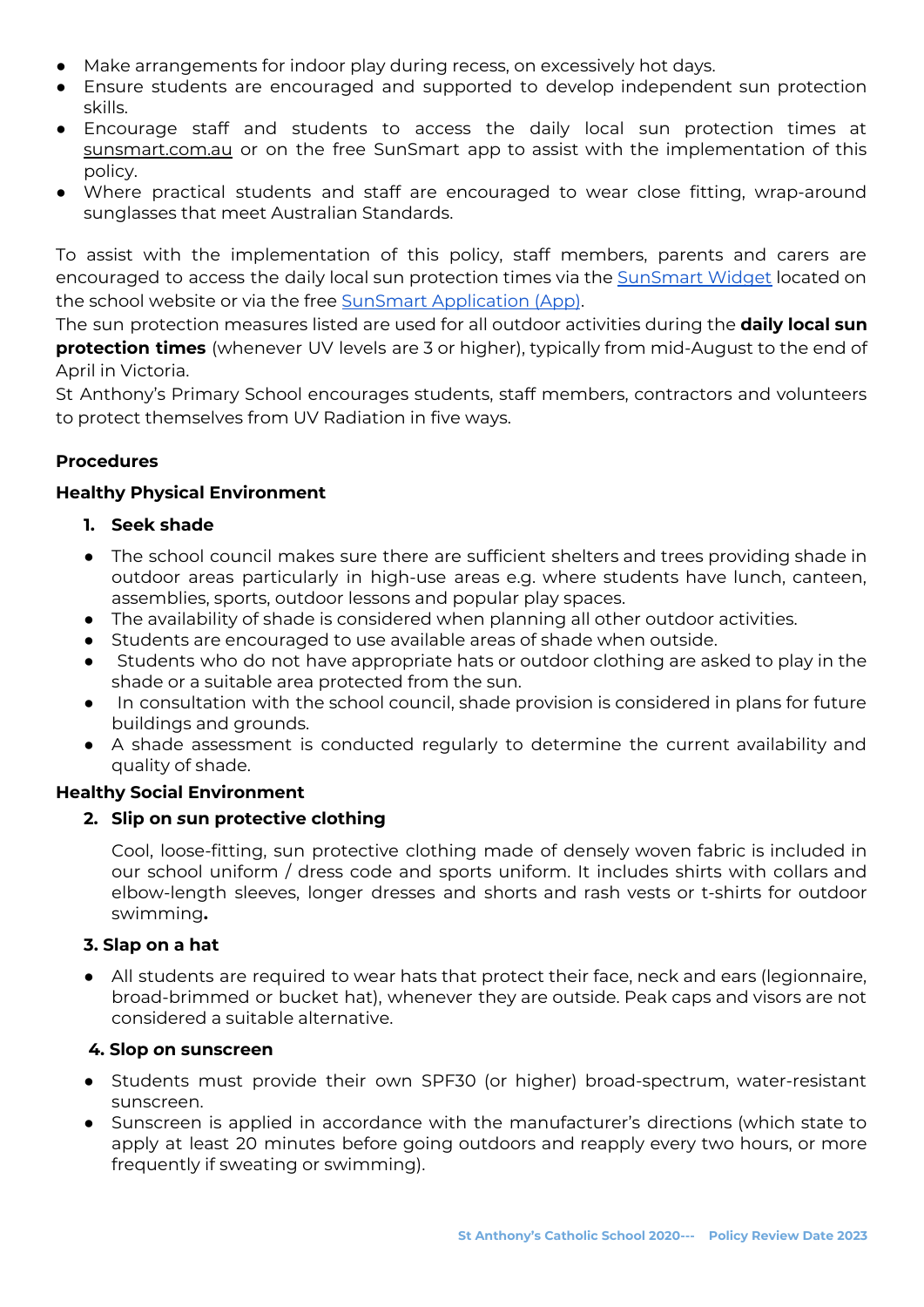● Strategies are in place to remind students to apply sunscreen before going outdoors (e.g. reminder notices, newsletter items, classroom expectations).

# **5**. **Slide on sunglasses [if practical]**

● Where practical students are encouraged to wear close-fitting, wrap-around sunglasses that meet the Australian Standard 1067 (Sunglasses: Category 2, 3 or 4) and cover as much of the eye area as possible.

# **Engaging children, educators, staff and families**

SunSmart behaviour is regularly reinforced and promoted to the whole school community through newsletters, school website/intranet, staff and parent meetings, school assemblies, student and teacher activities and at student enrolment/new staff orientation.

As part of OHS UV risk controls and role-modelling, staff, families and visitors wear a sun protective hat, covering clothing and, if practical, sunglasses. They will also apply sunscreen and seek shade wherever possible.

#### **Curriculum**

- Incorporate programs on sun protection, skin cancer prevention and vitamin D into the curriculum at all grade levels.
- Regularly reinforce SunSmart behaviour in a positive way through newsletters, parent meetings, school assemblies and sunsmart policy is reflected in the planning of all outdoor events (e.g. camps, excursions, sporting events).
- Programs relating to sun protection are included in the curriculum for all year levels.

#### **Environment**

- Provide sun protective clothing items as part of our school uniform.
- Schedule outdoor activities to minimize time in direct sun, with particular care taken between 11am and 3pm daylight savings time (10am and 2pm oth
- er times) whenever possible.
- Schedule outdoor assemblies early in the day or where all students can be in shade.
- Work towards increasing the number of shelters and trees so as to provide adequate shade in the school grounds.
- Students who do not have appropriate hats or outdoor clothing are asked to play in the shade or a suitable area protected from the sun.

### **Engaging Students, Staff Members, Contractors, Parents & Carers**

St Anthony's Primary School ensures SunSmart behaviours are regularly reinforced and promoted to the whole school community. This is achieved via the school newsletter, school website/intranet, staff and parent meetings, school assemblies and at student enrolment/new staff orientation.

As part of the school's SunSmart risk management strategy and role-modelling, students, staff members, contractors and volunteers are required to:

- » Wear a sun protective hat, covering clothing and, if practical, sunglasses;
- » Apply sunscreen;
- » Seek shade whenever possible.

### **Legislation and Standards**

[Occupational](http://www.legislation.vic.gov.au/Domino/Web_Notes/LDMS/PubStatbook.nsf/edfb620cf7503d1aca256da4001b08af/750E0D9E0B2B387FCA256F71001FA7BE/$FILE/04-107A.pdf) Health and Safety Act 2004 [Education](http://www.education.vic.gov.au/about/department/legislation/Pages/act2006.aspx) and Training Reform Act 2006: Sch.5 Reg. 1 (1.2)